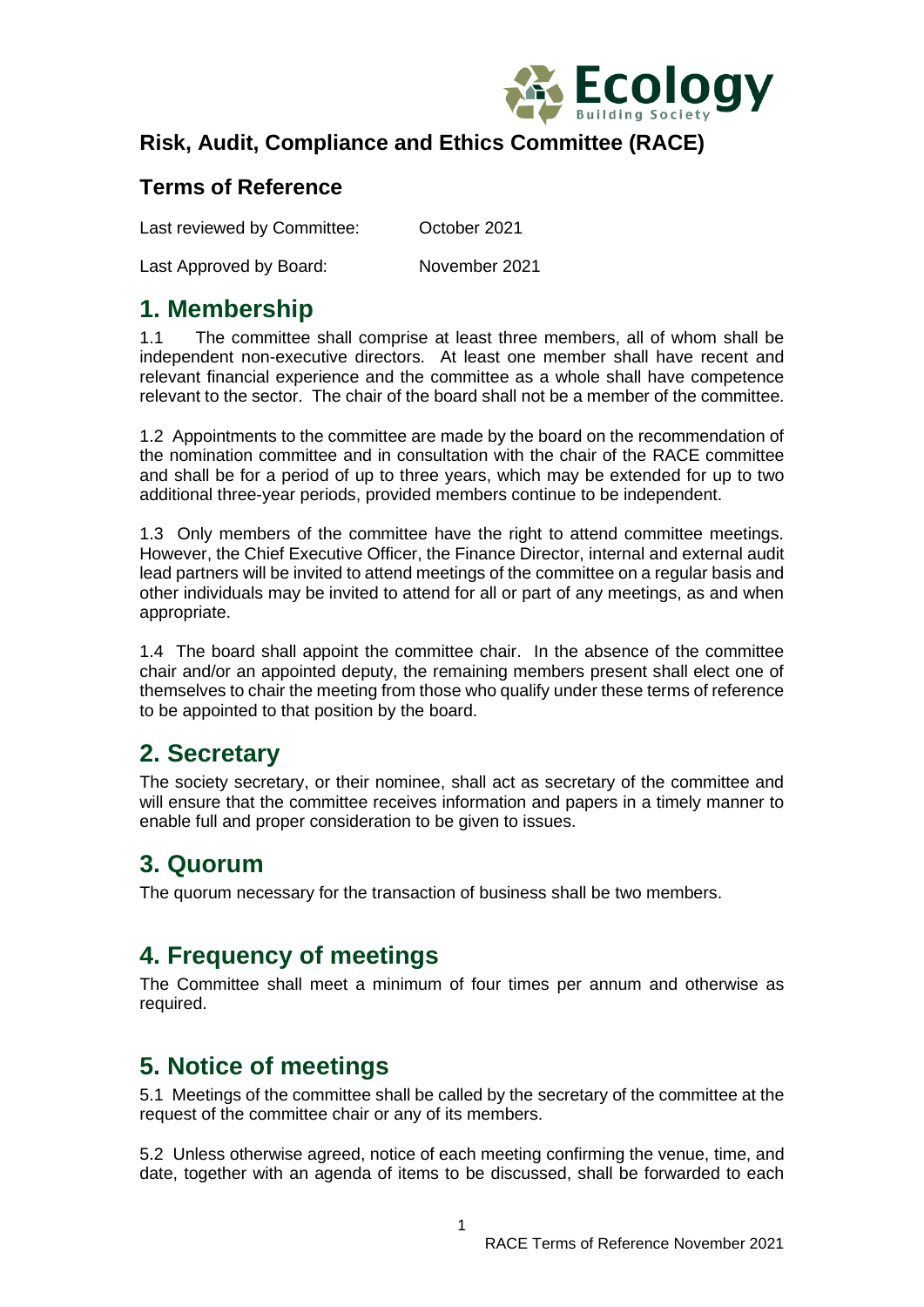

member of the committee and any other person required to attend no later than 5 working days before the date of the meeting. Unless otherwise agreed, supporting papers shall be sent to committee members and to other attendees, as appropriate, at the same time.

### **6. Minutes of meetings**

6.1 The secretary shall minute the proceedings and decisions of all committee meetings, including recording the names of those present and in attendance.

6.2 Draft minutes of committee meetings shall be circulated to all members of the committee and the Society's internal and external auditors. Once approved, minutes should be made available to all other members of the board and the company secretary unless, exceptionally, it would be inappropriate to do so.

### **7. Engagement with stakeholders**

7.1 The committee chair should attend the annual general meeting to answer any member questions on the committee's activities. In addition, the committee chair should seek engagement with members on significant matters related to the committee's areas of responsibility where appropriate to do so.

#### **8. Duties**

8.1 The Committee shall:

- review the full annual accounts (including the Directors' Report and Annual Business Statement), the Summary Financial Statement and the Going Concern Statement prior to their approval by the Board;
- consider the adequacy of the Society's accounting records, internal financial and business controls and to make recommendations for improvements where necessary;
- oversee implementation of any significant changes in financial reporting standards;
- review and ensure the adequacy of the Society's procedures for evaluating risks in relation to existing and future business, and the related capital and liquidity requirements, and review regular reports thereof;
- ensure continuing compliance with regulatory controls;
- ensure that the culture of the Society in relation to all aspects of business conduct risk, including fulfilment of its mission, attitude to stakeholders including members, customers, colleagues and business partners, and responses to regulation are conducted according to the highest possible ethical standards;
- monitor and review the effectiveness of the internal audit function, including as appropriate appointment and dismissal; and
- assess the independence and competence of the external auditors, negotiate the external audit fee, make recommendations to the Board in respect thereof, and put to the members for their approval recommendations for the appointment, re- appointment, and removal of the external auditor; and
- conduct an annual review of the Society's Resolution Plan prior to submission to the Board.

8.2 In relation to the External Audit function, the Committee shall: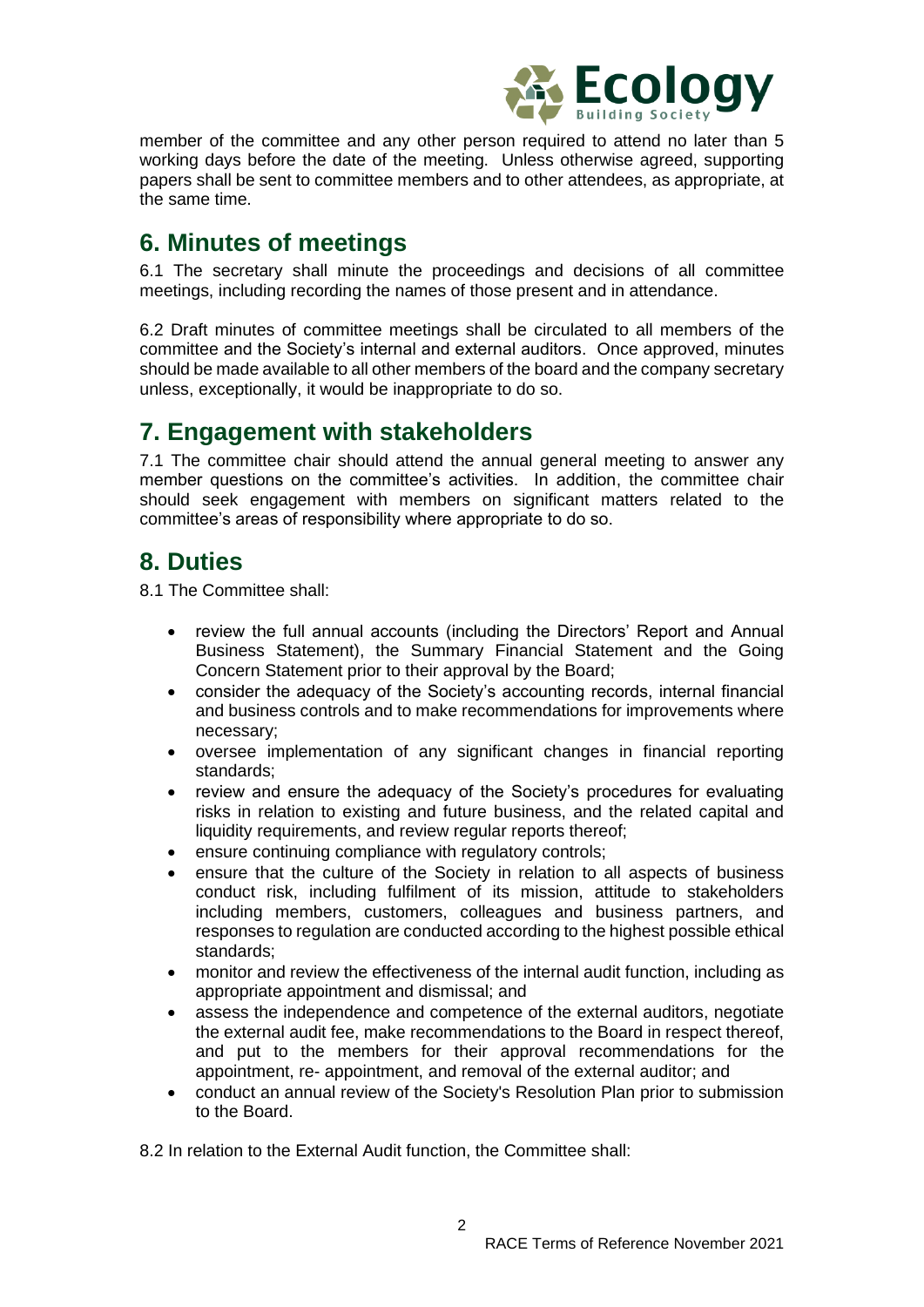

- consider whether the External Auditor's overall work plan, including planned levels of materiality, and proposed resources to execute the audit plan appears consistent with the scope of the audit engagement, having regard also to the seniority, expertise, and experience of the audit team;
- review and monitor the External Auditor's independence and objectivity and the effectiveness of the audit process, taking into consideration relevant UK professional and regulatory requirements;
- approve all non-audit assignments performed by the external auditors, following recommendations from the Chief Executive, to include an annual review of all such assignments; and
- receive reports from the external auditors on the nature and extent of their work and on their resultant findings and recommendations as set out in their management letter.

8.3 In relation to the Internal Audit function, the committee shall:

- establish and monitor a system of independent assurance (Internal Audit);
- approve documented terms of reference for Internal Audit;
- approve the internal audit annual plan (SYSC 6.2.1) and longer-term plans;
- approve any amendments to the internal audit plan in year;
- review and consider regular reports from internal audit (SYSC 6.2.1), the format and content of such reports to be set by the Committee;
- continually review and assess the scope, coverage, operating methods, skills, staffing levels and overall competence and effectiveness of Internal Audit; and
- ensure the continued independence and objectivity of Internal Audit from the Society's management and to maintain the right of access to RACE and, if necessary, to the Chair of the Society.

8.4 In relation to the Compliance function, the committee shall:

- ensure the Society's continuing compliance with the regulatory regime of the FCA and PRA, other regulators, and voluntary codes of practice through the receipt of regular reports from the Risk & Compliance Team;
- assess what compliance issues are relevant to the Society, what impact they will have on the business and what resources are required;
- approve the annual Compliance Monitoring Plan and Compliance Assurance Plan, taking into account the risk assessment of each business area, ensuring that the programme adequately addresses the Society's procedures and controls;
- assess the adequacy of the resources and skills of those involved in the compliance monitoring programme; and
- address any shortfalls/findings identified from the monitoring performed and review corrective action proposed by management.

8.5 In relation to the Risk function, the committee shall:

- provide oversight of current and potential risks within the context of the agreed Risk appetite;
- provide close scrutiny of out-of-appetite risks and where necessary, escalation to Board level with recommendations for acceptance, mitigation, controls or eliminating the activity which generates the risk;
- provide a forward-looking view of risk in the sense of challenges posed by the Corporate Plan, political and economic environment, climate change, succession etc;
- Ensure the embedding and maintenance of the risk management framework;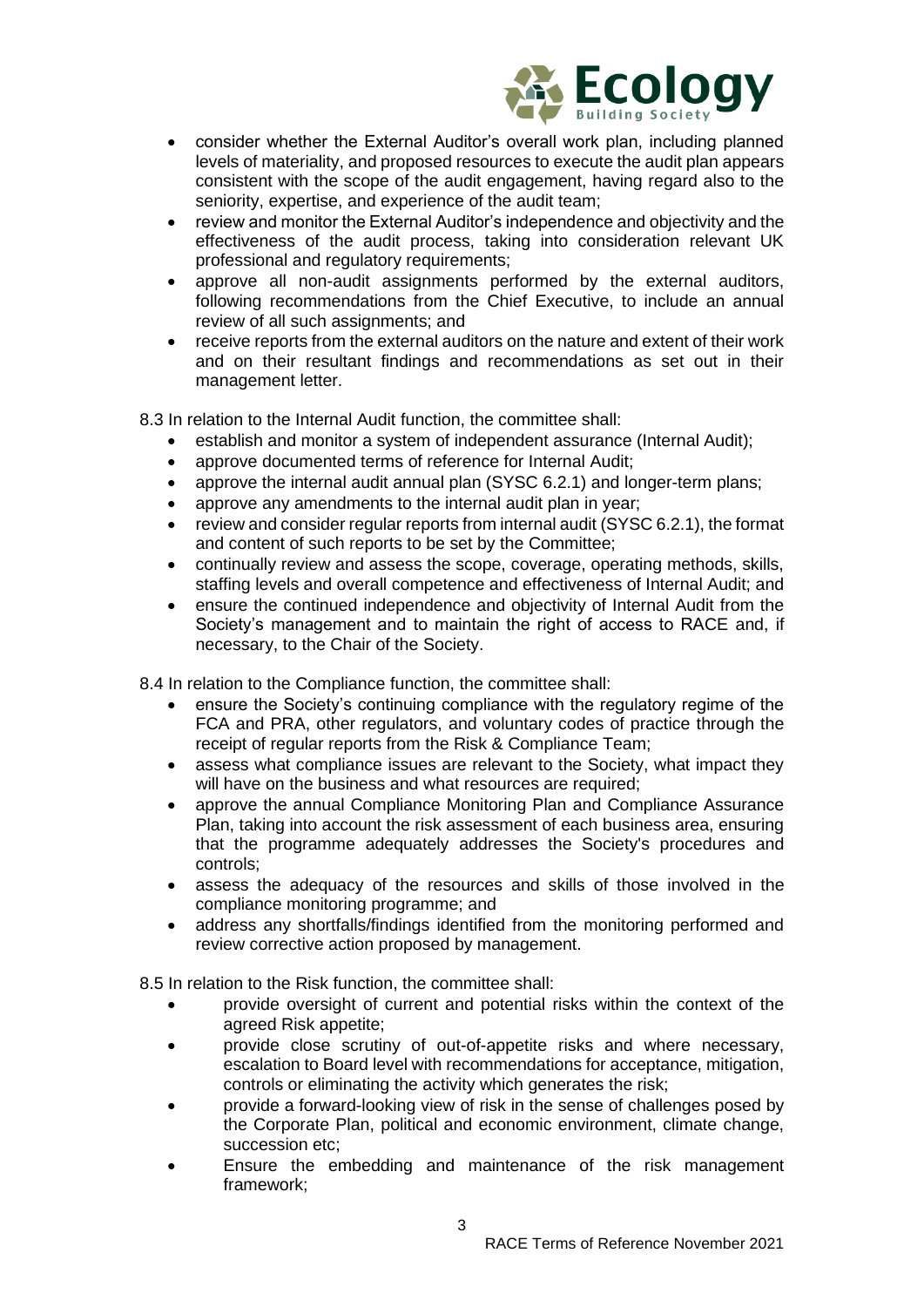

- Ensure that RACE is aware of the work of other Committees in relation to Risk, particularly for Asset & Liability Committee and Board Lending Committee, by key members of those Committees being either formal members of RACE or regular attendees. If this is not the case, making sure that this is covered by special attendance and/or written reports to RACE as necessary;
- Advise the Board on the continued appropriateness of the overall risk appetite including conduct and operational risks and strategy; and
- Ensure that the current and future financial environment has been considered.

8.6 In relation to the Ethics function, the committee shall:

- Ensure that the System of Control operates to uphold the values of the Society;
- Ensure that Governance reflects the values and ethics of the Society;
- Ensure that ethical considerations are embedded in the risk management framework;
- Ensure that product development has sufficiently considered the ethical approach of the Society in the design phase;
- Ensure that Society Governance structures place the highest emphasis on compliance with the TCF initiative, in the particular guise of Treating Members Fairly and conduct risk in general;
- Monitor KPI's/MI re conduct risk to ensure the Society is focussed on good customer outcomes and making recommendations on corrective actions; and
- Advise the Board on potential changes to the Constitution of the Society where such changes would strengthen the ethical approach taken by the Society or eliminate threats to that approach.

#### **9. Reporting responsibilities**

9.1 The committee chair shall report formally to the board on its proceedings after each meeting on all matters within its duties and responsibilities and shall also formally report to the board on how it has discharged its responsibilities.

9.2 The committee shall make whatever recommendations to the board it deems appropriate on any area within its remit where action or improvement is needed, and adequate time should be made available for board discussion when necessary.

9.3 The committee shall compile a report on its activities to be included in the Society's annual report. The report should describe the work of the audit committee, including

9.3.1 the significant issues that the committee considered in relation to the financial statements and how these issues were addressed.

9.3.2 an explanation of how the committee has assessed the independence and effectiveness of the external audit process and the approach taken to the appointment or reappointment of the external auditor, information on the length of tenure of the current audit firm, when a tender was last conducted and advance notice of any retendering plans.

9.4 In compiling the reports referred to in 9.1 and 9.3, the committee should exercise judgement in deciding which of the issues it considers in relation to the financial statements are significant but should include at least those matters that have informed the board's assessment of whether the Society is a going concern and the inputs to the board's viability statement. The report to members need not repeat information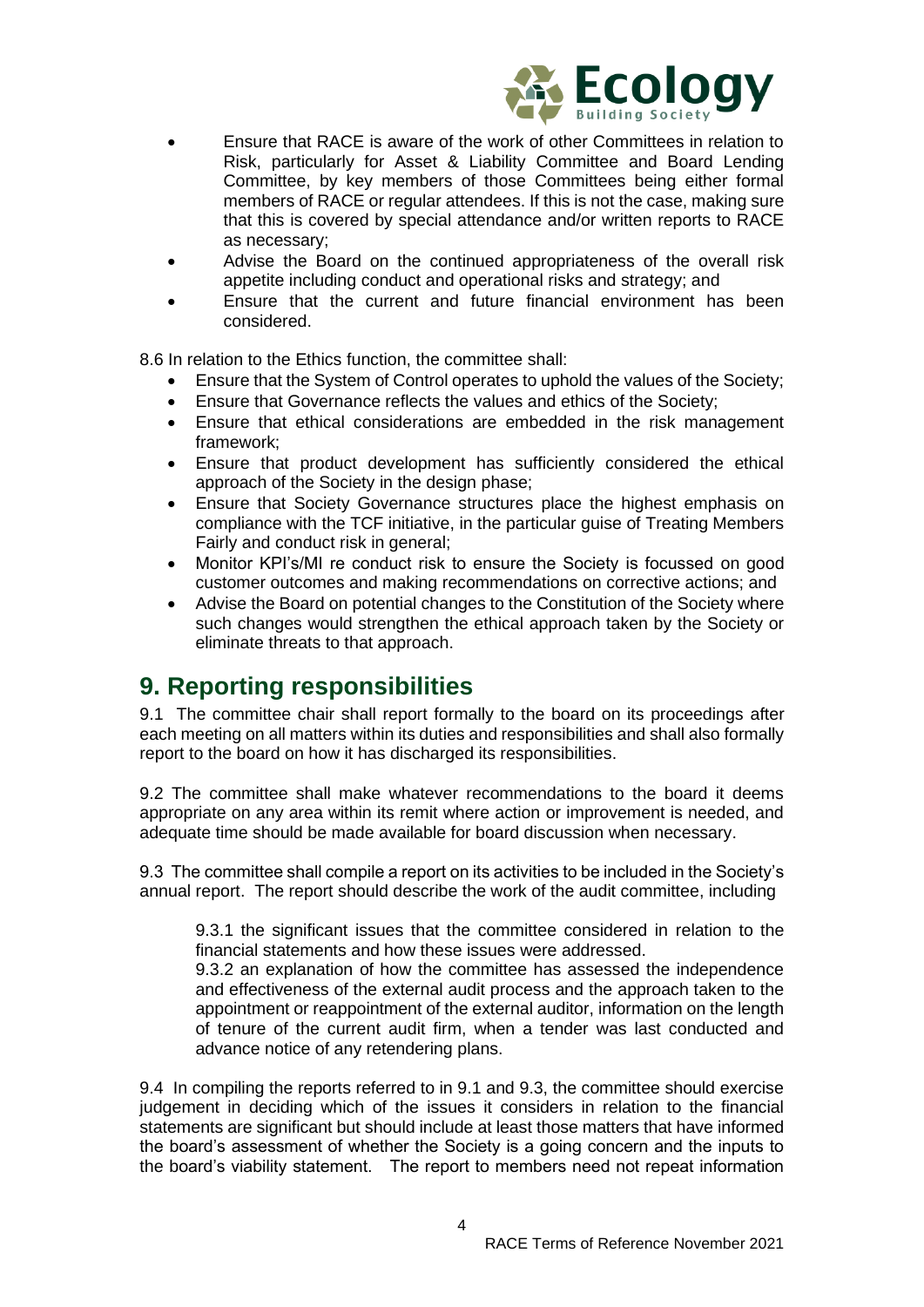

disclosed elsewhere in the annual report and accounts but could provide crossreferences to that information.

9.5 The committee shall receive reports on the following:

- Annual Accounts (Annually at March meeting)
- Chief Risk Officer's report including key and emerging risks
- Compliance
- Compliance Monitoring Plan (Annually at December meeting)
- Ethics
- External Audit Reports (Including External Audit Plan in September)
- Going Concern Statement
- Individual/collective Provisions
- Internal Audit Reports (Including Audit Plan in December)
- Review of risks (Annually at September meeting)
- Risk Metrics Report including ethics risk KPI's/MI (to be developed)
- Risk Register (As part of CRO's report)

#### **10. Other matters**

The committee shall:

10.1 Have access to sufficient resources to carry out its duties, including access to the company secretariat for advice and assistance as required.

10.2 Be provided with appropriate and timely training, both in the form of an induction programme for new members and on an ongoing basis for all members.

10.3 Give due consideration to all relevant laws and regulations, as appropriate.

10.4 Be responsible for oversight of the coordination of the internal and external auditors.

10.5 Oversee any investigation of activities which are within its terms of reference.

10.6 Work and liaise as necessary with all other board committees ensuring interaction between committees and with the board is reviewed regularly, taking particular account of the impact of risk management and internal controls being delegated to different committees.

10.4 Ensure that a periodic evaluation of the committee's own performance is carried out.

10.5 At least annually, review the committee's constitution and terms of reference to ensure it is operating at maximum effectiveness and recommend any changes it considers necessary to the board for approval.

## **11. Authority**

11.1 The committee is authorised by the board to obtain, at the company's expense, outside legal, accounting, or other professional advice on any matters within its terms of reference.